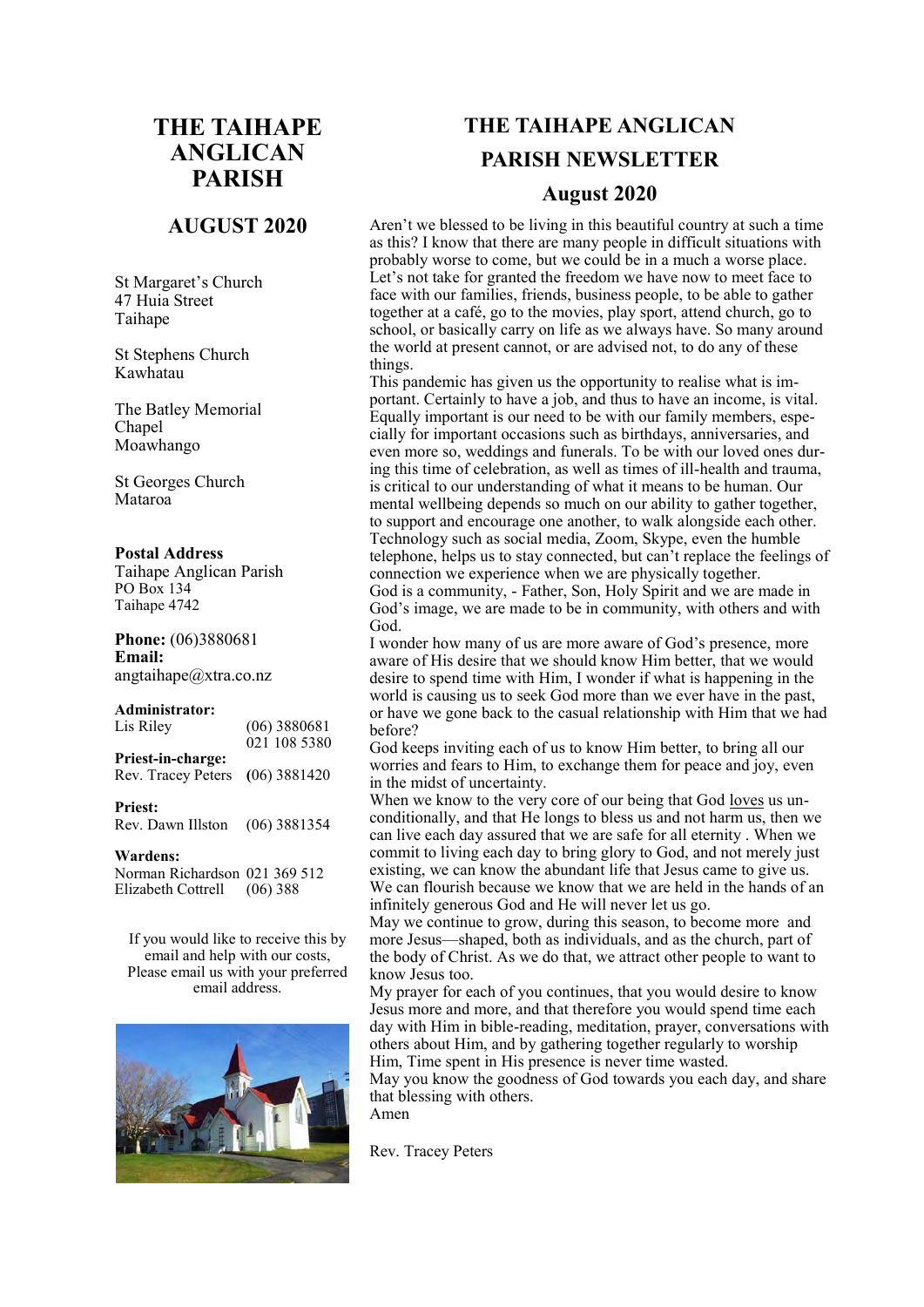### Children's Services for 2020

13 September—Children's Service @ St Margaret's 9:30am

Other dates will be shown on our Facebook page.



#### **Special Dates for 2020**

23 August - Lisa Williamson preaching 5 September -Team Training day, El Ranch, Waikanae 20 September—Vic Doole preaching 5 December—Christmas Parade

## **Stewardship St Margaret's Donations**

# **Cattle Scheme**

This involves 'farming" cattle on your property. Further information can be gained from Mike Cottrell Phone 3880035

### **Annual Donation**

This is a quarterly or half yearly or annual donation, that will be receipted.

Please contact Heather Gilbert for further information Ph. 3880762

### **Envelope Giving**

This involves putting your 'weekly' church offertory money in an envelope that will be receipted annually…you will be supplied with the envelopes. These are tax deductible and a receipt will be issued on request.

Please contact Heather Gilbert for further information Ph. 3880762

## **On Line Banking**

With  $\text{COVID}-19$ , the current banking system, and the leaning away from carrying cash. many prefer to make their weekly giving by internet banking. If you prefer to do this, please reference your name, where you want the money allocated, (either missions or TAS (for TAS Breakfast ))or leave blank if general giving and add your envelope number if you have one. The latter ensures you receive a tax receipt at the end of the year.

## **Bank Account number is 02-0760-0020047-00.**

### **Looking after our Church gardens at St Margaret's Church**

Well, our gardens are looking so much tidier, thanks to the great gardening bee we have had. What



a grand turn out. Mulch has now been ordered for the spring and a spraying of stubborn weeds is still underway. The roses are due pruning and some general tidying up of the other beds. Please let David or Sheryl know if you want to be included on the list for further working bees. We will need your phone number or email address to contact you in case of being rained off. If you find it easier to work on your own, in your own time, ask Sheryl or David what needs to be done. We will have updates on times and dates on our Facebook page. Just search for

St Margaret's Taihape.

Thank you for those stealthy gardeners who give up some time in your day when you are able, to help keep the gardens neat and tidy.

 **Contact: Sheryl on 022 100 4607 or David on 021 022 26994**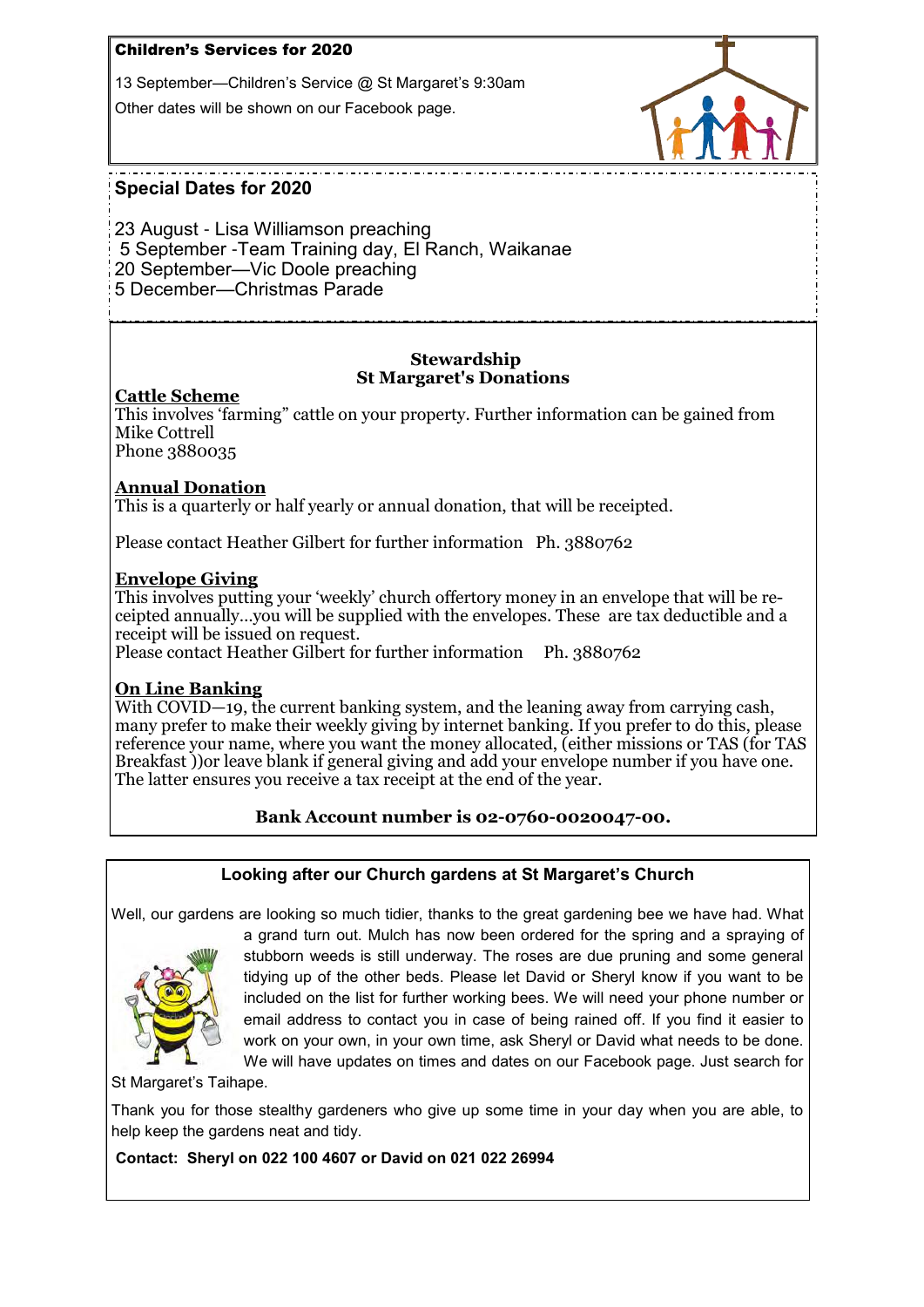# **Taihape Area School Breakfast Club**

Taihape Anglican Parish invites you to be part of this community support programme, This is a wonderful social occasion for them and often youngsters have a second breakfast with their friends and have some bonding time with their school mates.

We believe this is a great thing to be doing for our community and if you would like to donate excess fruit off your trees, (this can be dropped off at St Margaret's Church on Sunday morning or at reception at TAS school) or money for the wonderful organisers to get what they need, we have set up a way of getting this to them.

Some of our parishioners have opted to do a direct credit every month or just when they can afford it.

If you want to help and prefer to do so by internet bank our bank details are "Taihape Anglican Parish‖ **20-0760-0020047-00**. Please put your name and ―TAS ―as the reference and so that it is allocated to the correct account. We can even give tax receipts if you contact Lis with your details.

Many thanks for your generosity.

News from the Vestry team.

Since we came out of lockdown, we have had two meetings, catching up on the last few months.

We were very happy to nominate and accept Elizabeth Cottrell as our new People's Warden. Elizabeth is already bringing excellent ideas and skills to this very important role. Please contact her for a chat if you have any concerns or questions. Contact details on front page.

Last year we were looking at completing the weather proofing of our hall before winter. However we held off as we were obliged to have all our buildings inspected for asbestos content, and should there have been a problem then this would have been a moot issue. Fortunately there is minimal asbestos in the building and this can be rectified or minimalised at very little cost, so the decision to go ahead to apply for funding was granted. Quotes were received and updated and funding applied for. We should hear in October if our application has been successful and if so will have the roof re-screwed and painted before summer. Once this has happened the internal area will be ready for upgrading. A project for next year. There are very few venues for community activities available. Our hall is a great venue, and once upgraded and freshened up, it will appeal to more groups who have previously shown interest.

Vestry has also agreed that Taihape Anglican Parish should have more exposure to those seeking God but have reluctance for one reason or another, in actually attending a church. We do have a Facebook page, but a web page means we can add links and put up the news letters and other content on this page. We have had various quotes and agreed to ask Pete Smithies, formally of Waiouru but now in Palmerston North, to go ahead with this project. Thank you to all the other people who spent time looking at what we need. We have some very talented people in our community.

We are very blessed to have such a good Vestry team who work so well together. The time and effort this and all the other teams, Pastoral care, Worship Committee, Prayer Chain, Missions, Children's group, and individuals, make such a difference. Thank you all for the work you do to grow this parish.

Lis Riley, Administrator and Parish Buildings Manager.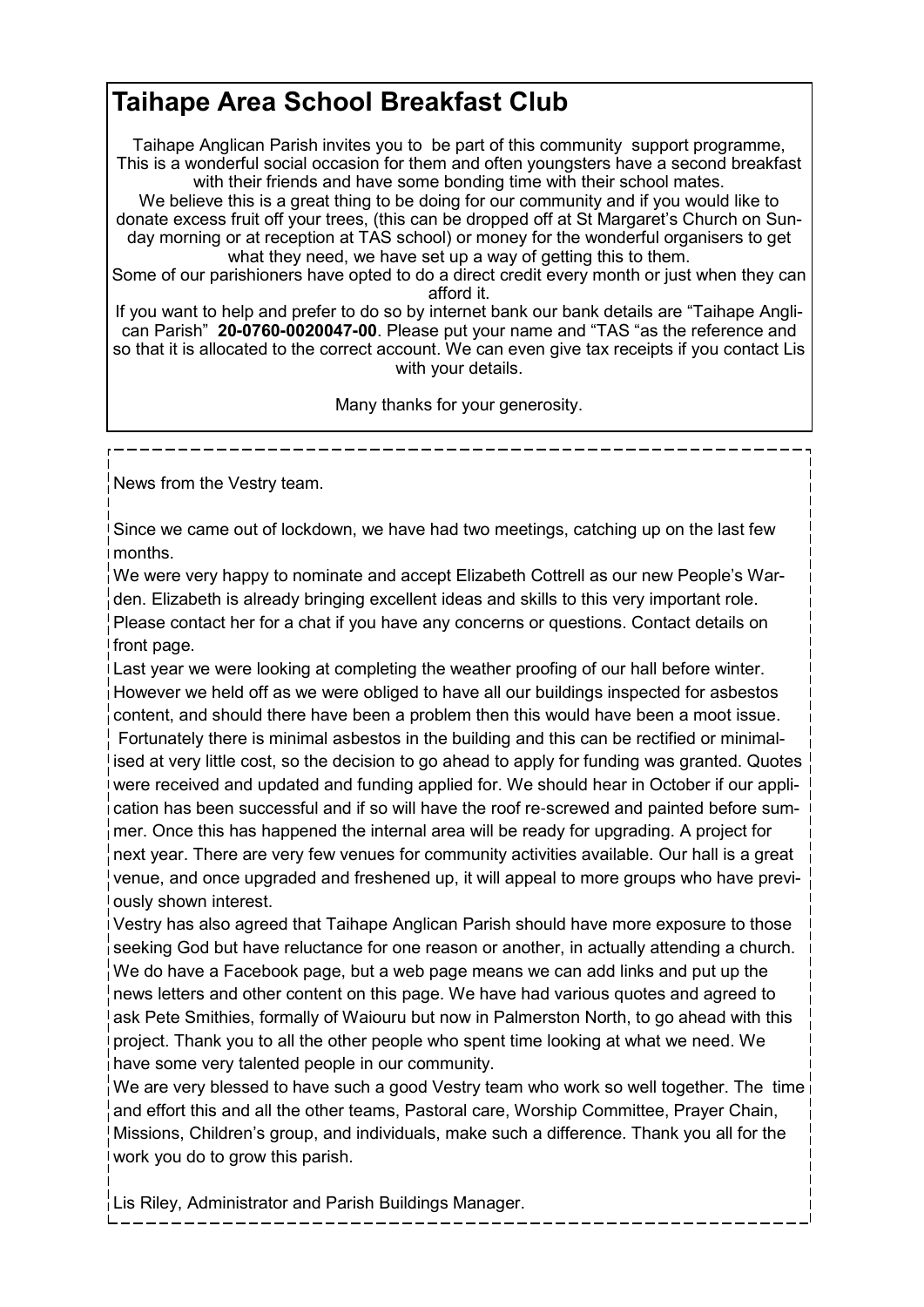# *Baptisms—None this period*

*Marriages—None this period*

# *FUNERALS*

# *Deborah Maureen O'Donnell Died 9 July 2020*

*Our condolences and prayers go out to her family*

### **Fellowship Group**

On the 2nd Thursday of every second month, there is a fellowship meeting which is open to everyone, not just the ladies. So, if you are new to town and looking at a way of meeting new people, or been here for ever and looking for some great people to meet and have a coffee with, come along and join us.

Our July meeting was at the Café Telephonique, again a good turn out and some new faces. We had a great catch up after not being able to meet during lockdown.

Our next meeting is on Thursday, 10 September at 2pm. Venue to be confirmed.

### **MISSIONS**

2020 is proving to be quite a fruitful and interesting year. \$996.80 has already been donated and we are well on our way to our target of \$1600. Thank you for your support.

We now support the Anglican Church of Tanzania and also Miriam Tillman, who is a pharmacist at the Hospital of Hope in Mango, Northern Togo, Africa. Miriam is a partner of the NZ. Church missionary Society. (NZCMS)

Both Missions projects are dealing with the COVID crisis in their countries and ask for you prayers during this difficult time.

Our New head of missions, Michael Hartfield is due to come to Taihape in the near future. Michael is passionate about missions and the work they do out in the field. It is always great to hear what is happening, and always good too catch up with what is happening both at home and overseas.

We also have our Annual Dessert Evening to look forward to in November. Date and venue to be confirmed.

Once again, many thanks for support of missions.

Margaret Benson Mission Motivator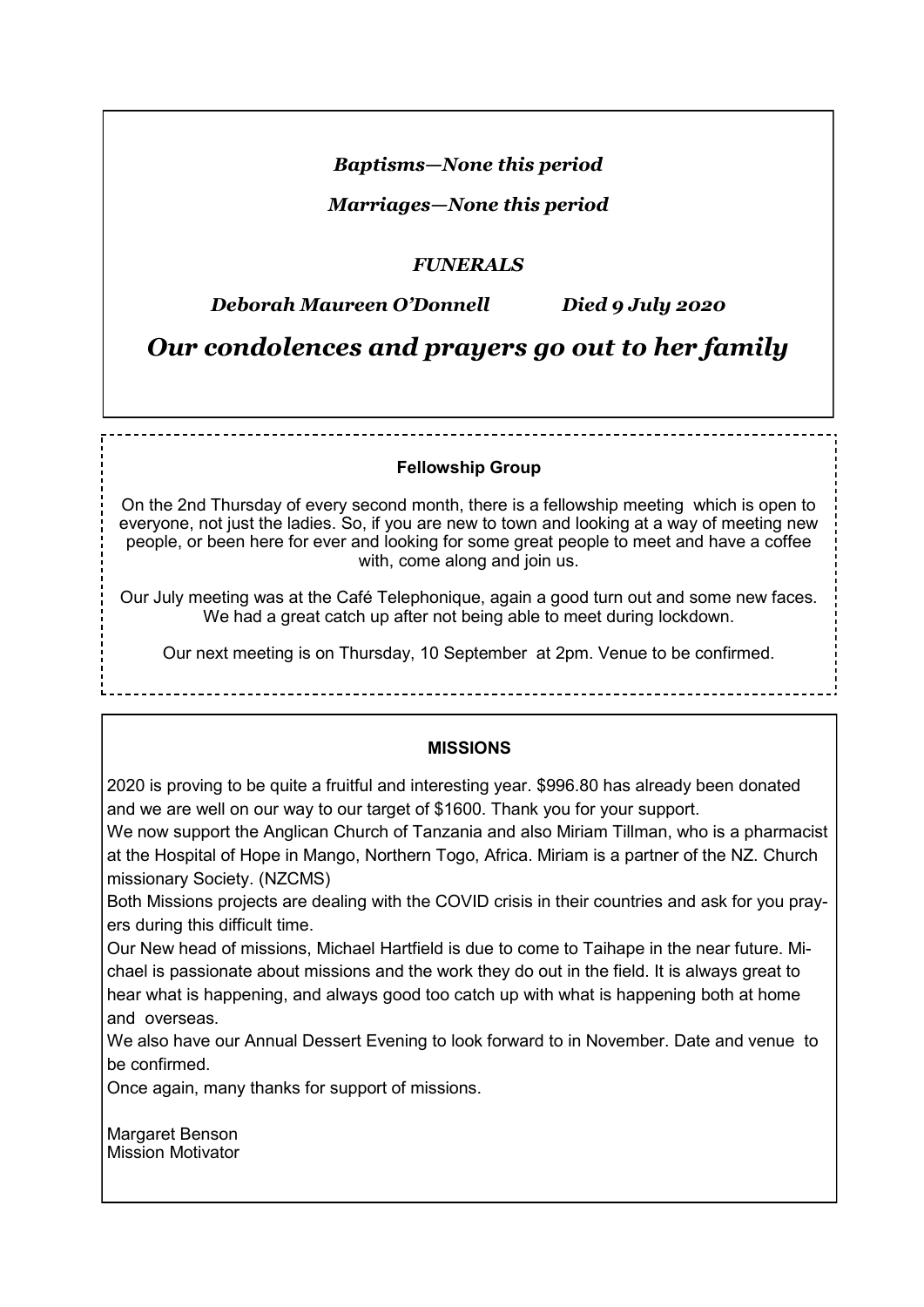# *We asked our parish family how they coped through lockdown. These are some of the stories shared.*

What a lucky couple my husband and I are to be over seventy and have all the major worries of COVID-19 taken from us. We were able to sit in the sun, watch the birds and talk every afternoon. Sometimes I would knit or sew and sometimes we would read. But whatever we did we did it together - outside - in the warm afternoon sun. What if the carpet hadn't been vacuumed for a day or two. Nobody was coming to see and disapprove. What if my hair was a mess. There were no visitors coming to see us. We didn't even have to go shopping. That was done for us.

So, after many years of working and only seeing my husband in the evening, if I didn't have to go to a meeting or do any of the other things working wives do in the evenings, we finally had time to spend together. It was fun to discover how we had changed our views over the years as we matured and saw life from a different perspective. This wasn't the quick "see you soon, I've got to go out" speech. This was unhurried, interesting talk and I was enjoying it. Yes we worried about the people losing their jobs, about the stock dealing with the hunger caused by the drought and about the relatives of those who died during the lockdown time - whether the deaths were due to Covid 19 or other causes. But there was still good in the world and we could take advantage of the circumstances that provided us with the opportunity to enjoy it.

Candle Light Vigil

A candle light vigil is dignified, respectful ,and offers a way to unite a community ,around a common cause, namely COVID-19 Pandemic.

It is a healing event, an opportunity to come together, to unite to be as One!

A candle light vigil can be one of the most beautiful expressions, of support, grief and unity imaginable.

For myself it was all of these things, During lockdown, every night, for four and a half weeks, I placed a lighted candle in my lounge window, at precisely 7p.m every night.

At this time I prayed for an end, worldwide, of this virulent virus, that was and is, claiming so many lives around the world!

As humble as it seemed, lighting a candle, a light to lighten the darkness, such a speck to unite with many more to spread a glow around the world. Reaching out through the Holy Spirit to give Hope, Courage and a better tomorrow.

It gave me personally, Peace, and thankfulness for all that we have and are! A purpose to finish each day!

A quote Matthew Chapter 5 V.15/16—When a lamp is lit ,it is not put under a meal tub, but on the lamp stand, where it gives light to everyone in the house. Like a lamp you must shed light among your fellows, so that, when, they see the good you do, they may give praise to your father in heaven.

With Gods Blessing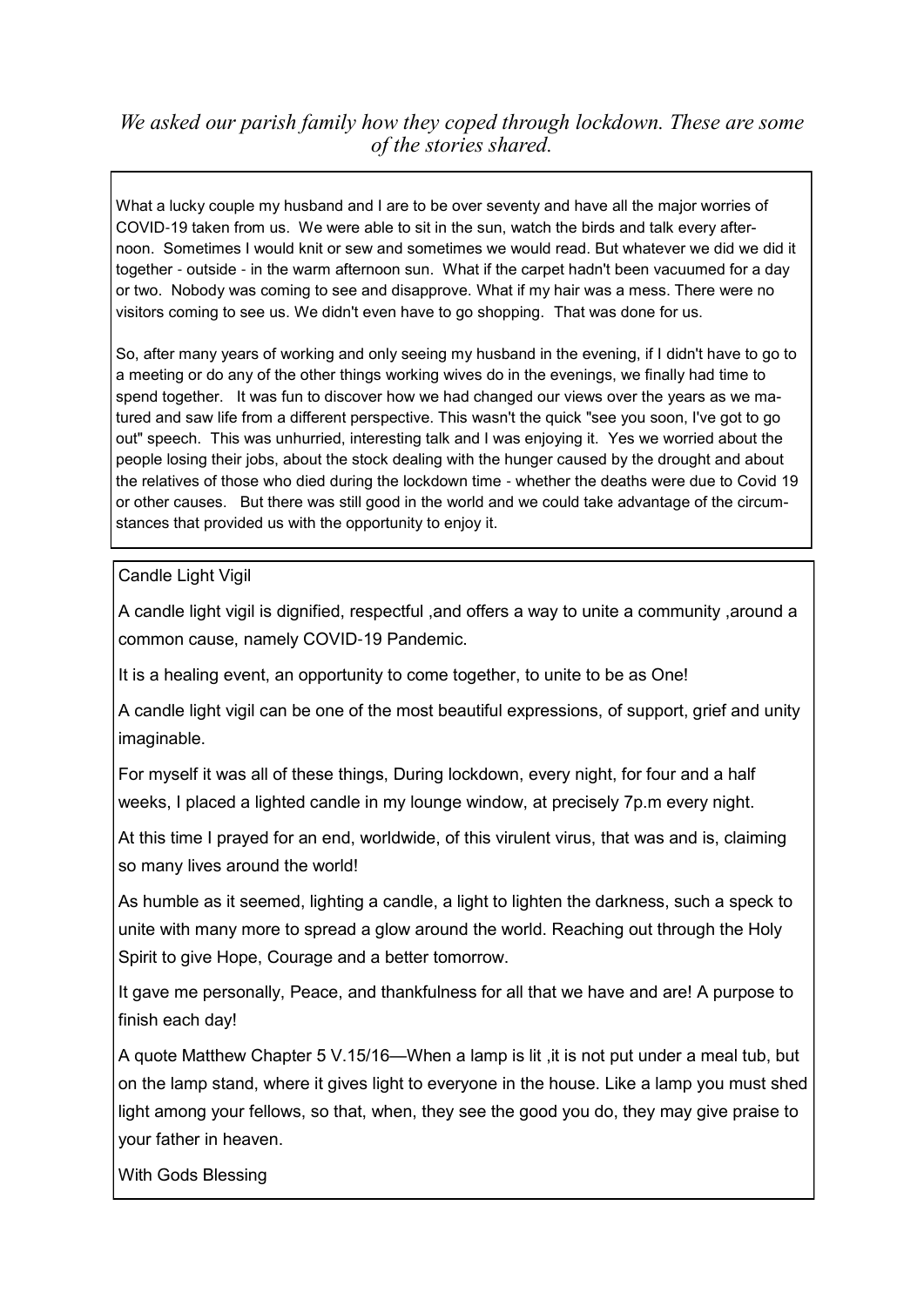### Frances Hodgson - Report on Coronavirus – Covid 19

Lockdown didn't really affect me too much. It was a great time to get on with trying to finishing off a bubble quilt that I have been making for the last 10 or so years, for my youngest daughter who is now living in the Pilbara region (Port Headland) Western Australia. I would lock myself away in my office/sewing room for hours at a time. Barry didn't really like that and he would be constantly asking when I was coming out to join him in the lounge.

I found the hardest thing to do was to contact by phone, the 20 odd parish members on the parish list that I had been given to call. As 99% of the names on the list I had no idea who they were. So, having to call 'cold turkey' was very hard, I found that I continued to be "sided tracked" then one morning I was reading "The Word for Today" and suddenly there was a "light bulb" moment in the passage about Satan. I then realised that Satan had put all sorts of things in my way each day for a week to stop or hinder me from picking up the phone to start making the calls. After that moment it became easier to phone each time. Most on my list were farmers, so they didn't find it so hard to be in lockdown as they just continued on with their daily farming life.

Rev Tracey, asked in one of her newsletters to do something constructive to remember our time in lockdown. Besides trying to finish off the quilt, I made a crocheted knee rug out of odds and ends of yarn. Then I started writing a list of jobs to do each day, commencing with the date then the verse from the Word for Today (and tried to think about it during the day) then listed other jobs I wanted to do, ticking them off at the end of the day or carrying them onto the next day. It was quite satisfactory to see how many jobs I had managed to do each day. The jobs were e.g. empty the dishwasher, changing the bed, washing the sheets, making the phone calls, checking emails and replies, making contact with family overseas. All sorts of little jobs that filled the days in, counting my steps around the house. I certainly didn't reach the required number of steps that one should do each day, but I

wasn't put off as I am not an exercise person.

Before I close this little report, I must mention the support we received from Tracey, the wonderful staff from Mokai Patea Services, and also, the Rangitikei District Council. Tracey called in at least once a week to see how we were fairing. Sally from Mokai Patea rang each week to check on us and to offer us a food parcel, which we did accept for the first couple of weeks. Then we found that the Rangitikei District Council were offering a service to collect groceries for us. The council would then send an email account at the end of the week. This suited us as we could specify just what we wanted and that included the odd bottle of wine!!!!

So, lockdown didn't really affect me, it gave me time to reflect on my life and to try and catch up and finish off items of craft that had been on hold for many years. It was my other half who fell it more, he certainly didn't like being told he couldn't go into the supermarket! Or get a coffee from a café.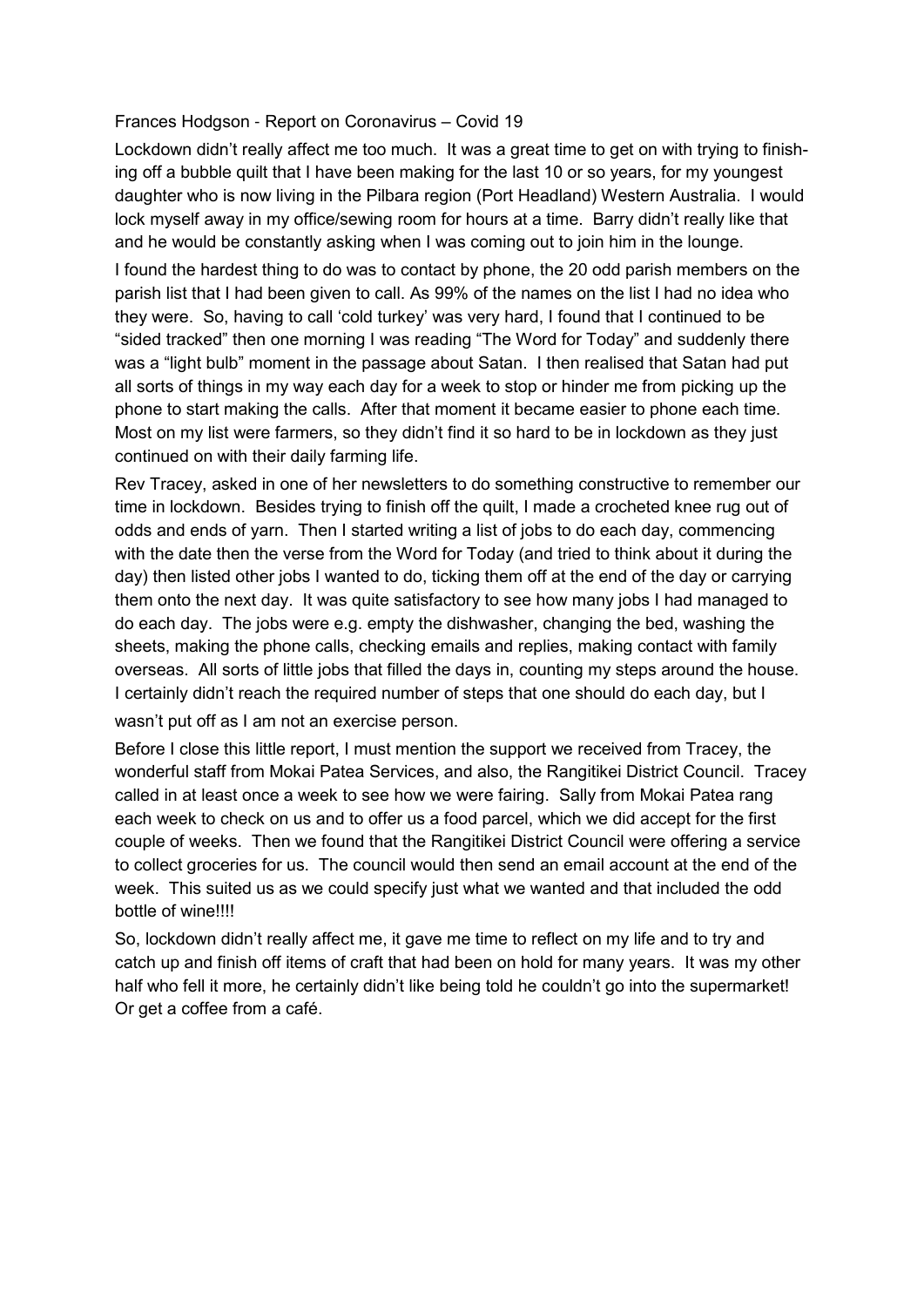My experience of Level 4 lockdown in my bubble of one (excluding my 4 sheep) is one of peace – time to slow down and enjoy the brilliant autumn colours. With the weather being superb it was a joy to be out walking and meeting people (and dogs) who had plenty of time in this unhurried state to stop and chat (at 2 meters). The kindness shown by the essential volunteers and workers in our community was amazing. From the young woman who grocery shopped for me, to all the others who kept in touch by phone. I was so happy to be part of the team who phoned weakly to those on our parish roll, there was plenty of time to chat, listen, and encourage and share with those I knew well and not so well.

The downside was not being able to worship at St Margaret's on Sundays, but the "Church at Home" on Shine TV was a blessing, so Sunday was not "just like any other day of the week".

Being blessed to have my grand-daughter, Abbie with me for three weeks in my bubble once we went to level 3 was also a blessing. Tracey's continual messages were uplifting and I found it encouraging being able to share them with others who had not received them.

I enjoyed the A-Z exercise she asked us to do, depicting how we were managing lockdown. It was good to get into the habit of spending more time with God, reading the bible, and more time to in prayer – long may I continue to do this.

My A-Z

- **A)** is for another **Adventure** for me
- **B)** is for being a **Blessing** to others
- **C) Caring** for those who are down
- **D) Deciding** to engage more actively with God
- **E) Enjoying** the peaceful still
- **F)** Focusing on the 'now'
- **G) Grateful** for what I have / God with us.
- **H) Helping** others where possible from my bubble
- **I) Intentionally** focusing on God at this time
- **J) Jesus** is in control. He is Lord
- **K) Knowing** that we are upheld by him
- **L) Letting** go of the activities I was involved with before lockdown without frustration
- **M) Making** the most of each day
- **N) Not** being impatient for this to be over
- **O) Opportunity** for more Bible reading and Prayer
- **P) Praying** for others at this time.
- **Q) Quintessential** time!
- **R) Resting** in His peace
- **S) Surviving** without anxiety
- **T) Talking** to as many as possible encouraging in isolation
- **U) Understanding** where we are and coping as best we can, with God's help
- **V) Victory** will overcome this
- **W) Waking** each morning and giving thanks.
- **X) Xtra** perspective now
- **Y) Yesterday** has gone, tomorrow is coming, be thankful
- **Z) Zero** tolerance for those breaking lockdown rules
- Amen

Anne Mould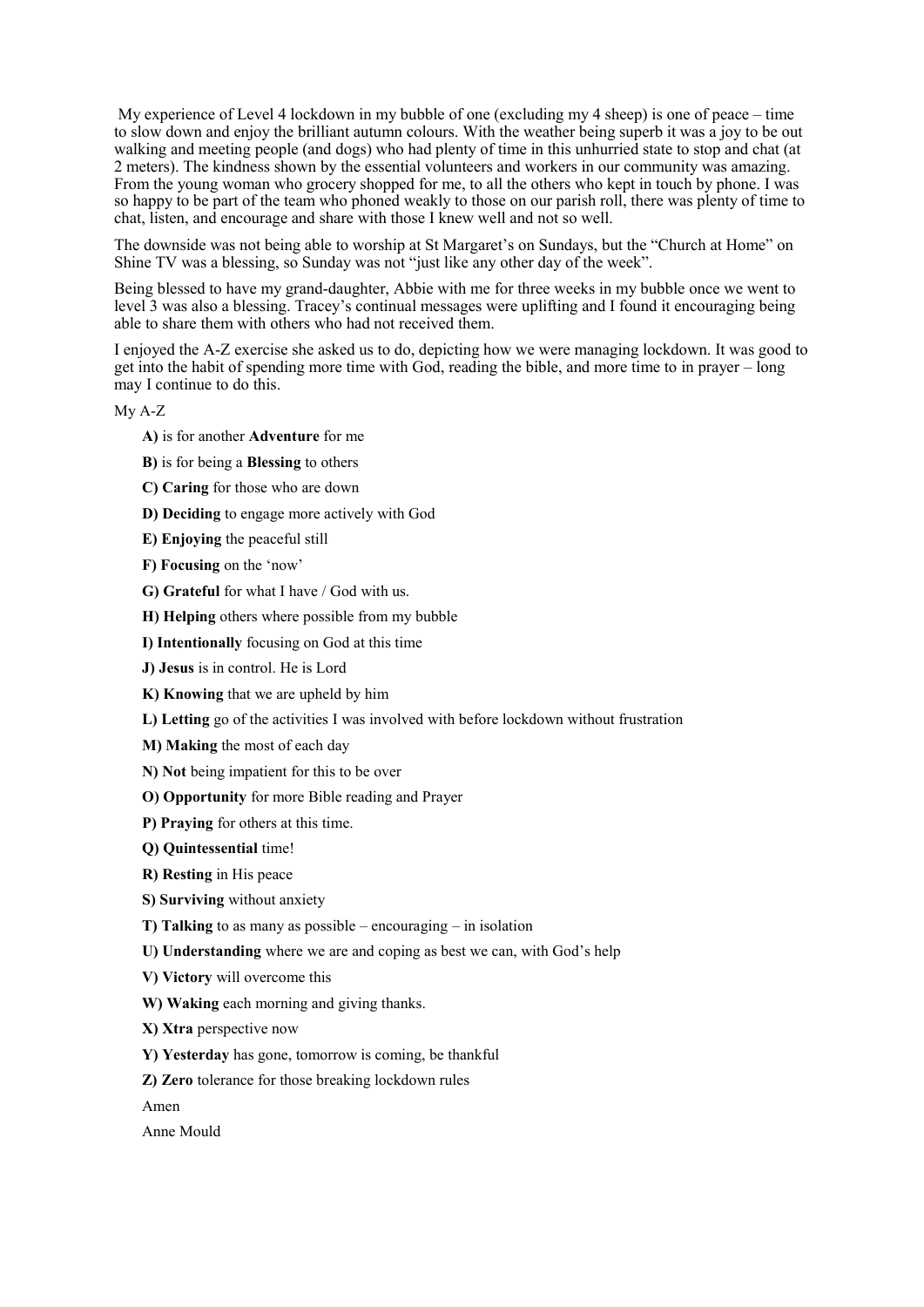

Gardening Bee 23 May Two trailers and a lorry load of rubbish removed. Well done all. Loved watching Tracey with the hedge trimmer



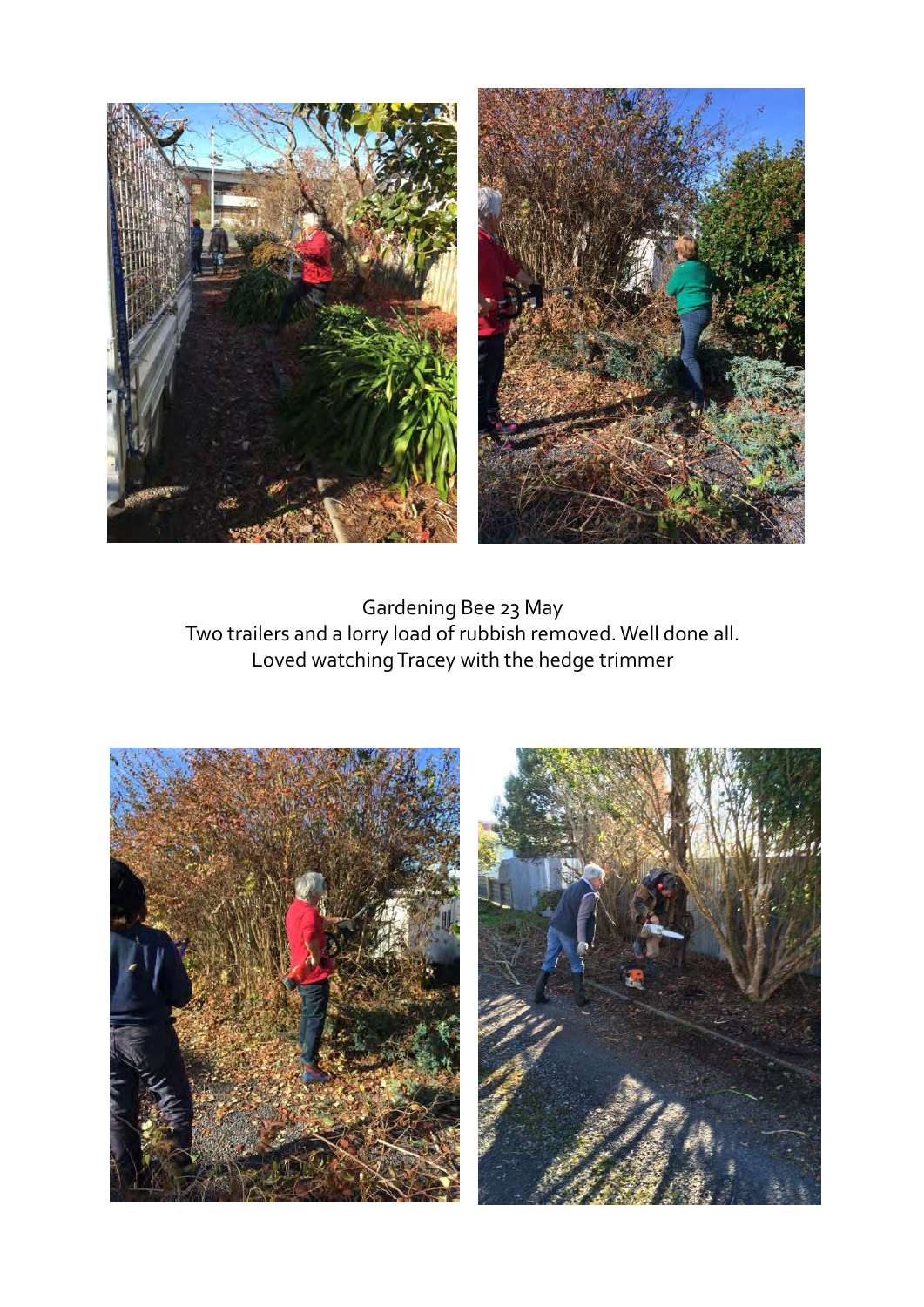



Easter Crosses made by Doreen Bristol. Church Closed under COVID—19 Lockdown Rules



Our newsletter team hard at work



We're back at Church—Learning about the Trinity on Trinity Sunday



A great turnout for our Soup lunch. Welcome to all our guests and visitors Next date will be on our Facebook page & announced in Church



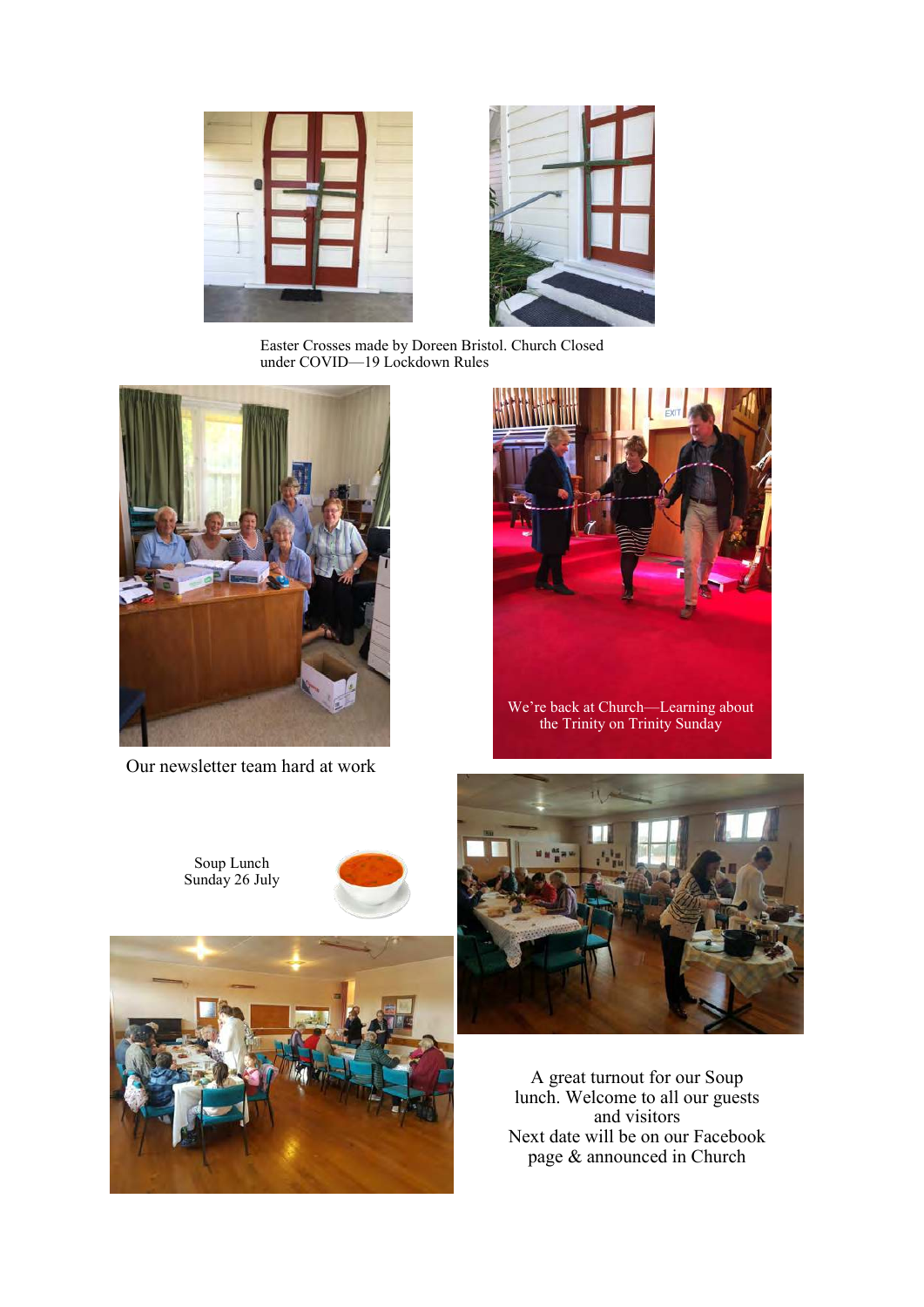### *Do you want to volunteer or give some time to help our Church community?*

*We have the following volunteer vacancies*

### *Church cleaner—every 12th week.*

*Hall Custodian (Temporary) to clean and look after the hall in preparation for functions. Administrator assistant.* Ideal for someone wanting to get back into the workforce and looking for a way to update their skills.

### **Gardeners**

### *For more information, please contact Lis on 021 1085 380*

*Volunteer vacancies for church officers. (These positions are nominated and Vestry can co-opt)* 

> *Treasurer Synod Rep Vestry members.*

#### Soup Lunch

St Margaret's hosted a soup lunch on Sunday 26 July. We wanted to provide a hot lunch for anyone in our community who was in need of a good meal during this uncertain season. Our parish members were so generous of their provision of home-made soup of all kinds, and generous too with their time. Unfortunately we didn't attract anyone in need, but did enjoy the company of members from other churches, which was very special.

We hope to do this again at the end of August. We want to be a blessing to members of our town, with no strings attached.

Please feel free to invite friends & neighbours who you think would enjoy some company over lunch to our next soup luncheon.

> For the cycle of life which brings death and rebirth **A. We rejoice in the promise of Spring**

> For lengthening days and sunlight's warmth upon the soil **A. We rejoice in the promise of Spring**

> For a snowdrop's beauty reflecting its Creator's artistry **A. We rejoice in the promise of Spring**

> For new born lambs their joy and exuberance **A. We rejoice in the promise of Spring**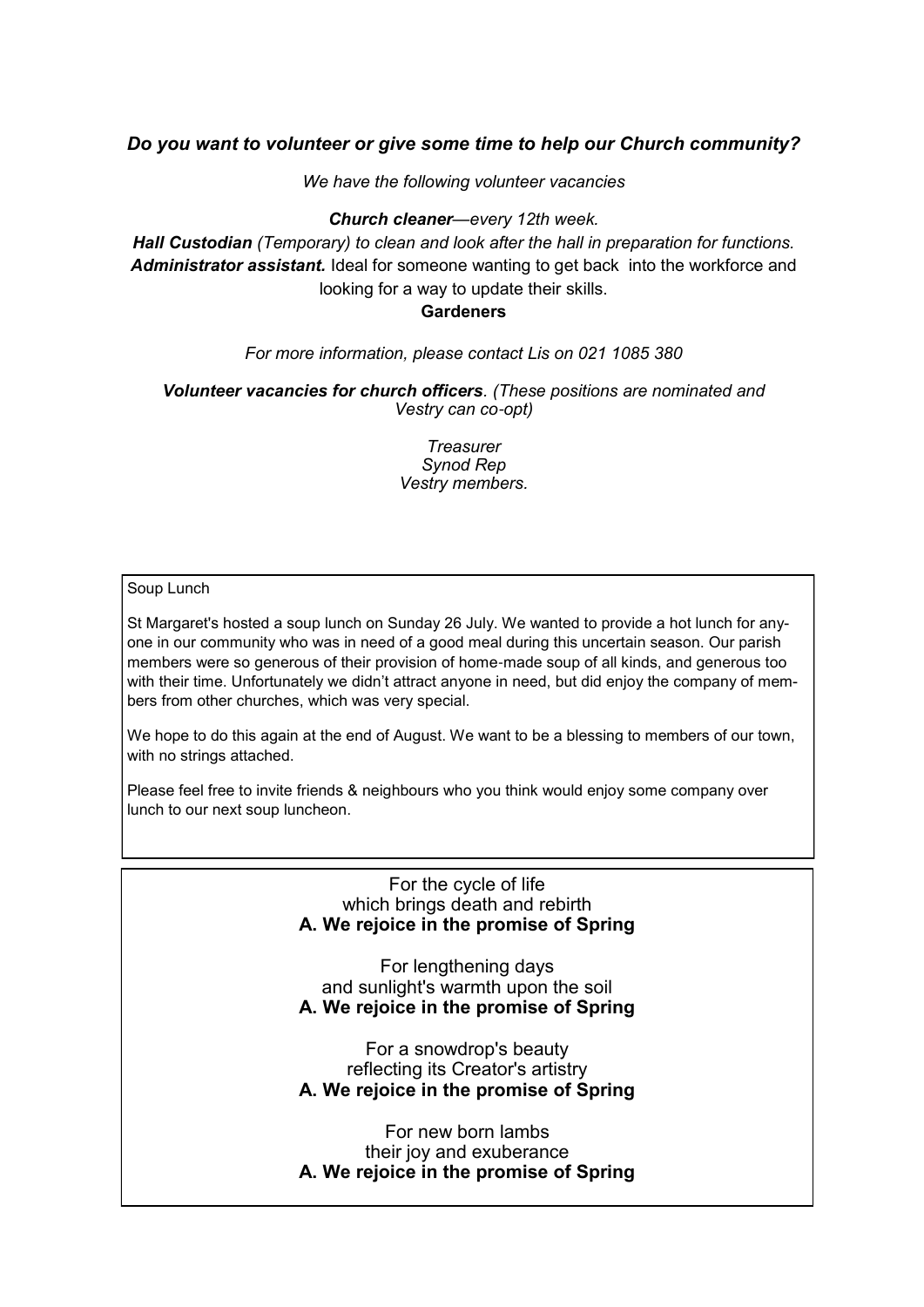### **SHAKEN NOT STIRRED BY JEANNE WISSING**

Because God is at my right hand, I shall not be shaken, But I am stirred!!

Because God is in me and with me and holds me, I don't need to view today's challenges as a danger or a crisis. I can view the present moment as a safe space—in God's hands! to grow my faith and to develop my resilience. Because God is my refuge—even is my body trembles in fear—my spirit dances in joyful trust,

So how do we transform a stressful, scary experience into a blessing and a source of spiritual growth? How do we live stirred but not shaken—whether our current state of emergency, or cancer or a devastating earthquake? How do we make it meaningful? I found a handy acronym in COVID.

**COMPASSION**: Allow for greater self—compassion, as a loving parent would a child. Accept you're stressed or going through a hard time. Only when we learn to be gentle with ourselves can we give compassion to others. See yourself through the tender eyes of our Beloved.

**OUTWARD:** Remember, no matter how difficult your life, you're rich because you have something to give; a smile, a prayer, a quick check-in text, a trip to the shops. Open up to others in acts of loving kindness. You're not helpless—you have light and love to give.

**VIEWPOINT**: Remember, it's all in the eye of the beholder. If pruning produces more fruit, and weightlifting stronger muscles, then positive stress produces more resilience and capacity! It's your choice to see stress as life battering you or God growing you. If you struggle to see the light, please ask for help. Sometimes we need someone else's perspective to see the positive in our lives,

**INWARD**: Become still, come back to God in trust. Bring your pain and fear to God. Remember the amazing things God has done, God's tender love. Pray: ‗I don't know what to do with this, but I bring it to You, because You know, and therefore I thank you.'

**DAILY**: Create a daily rhythm—a rule of life—holding space for yourself to pray, to review what's going on and what you really need. Be kind to your body and your spirit. Take it day by day or hour by hour is you need too. There's comfort in predictable routines especially when life is unpredictable.

I have a feeling you'll see this acronym quite a lot in the coming months!

As people of faith, we have this incredible opportunity right now to show the world—that though we may be human and vulnerable—we do have a purpose: to spread God's light and gentle love to ourselves and to others.

May you be stirred by joy, instead of shaken by fear.

#### Do you like our newsletter?

We love letting you know what is happening in our parish and feel it is important to keep you informed on what is happening in our church community, however we are always conscious of cost and how we cover the expense of producing and mailing of this, particularly as stamp costs have risen again.

If you would like to receive a hard copy, please consider helping towards the cost of printing and mailing. Those who have an email address on file will receive their copy this way but there are spare hard copies at the back of the church also. If you prefer this way, and currently get a hard copy, please send us your preferred email address at angtaihape $@x$ tra.co.nz with your contact details to be put on our mailing list.